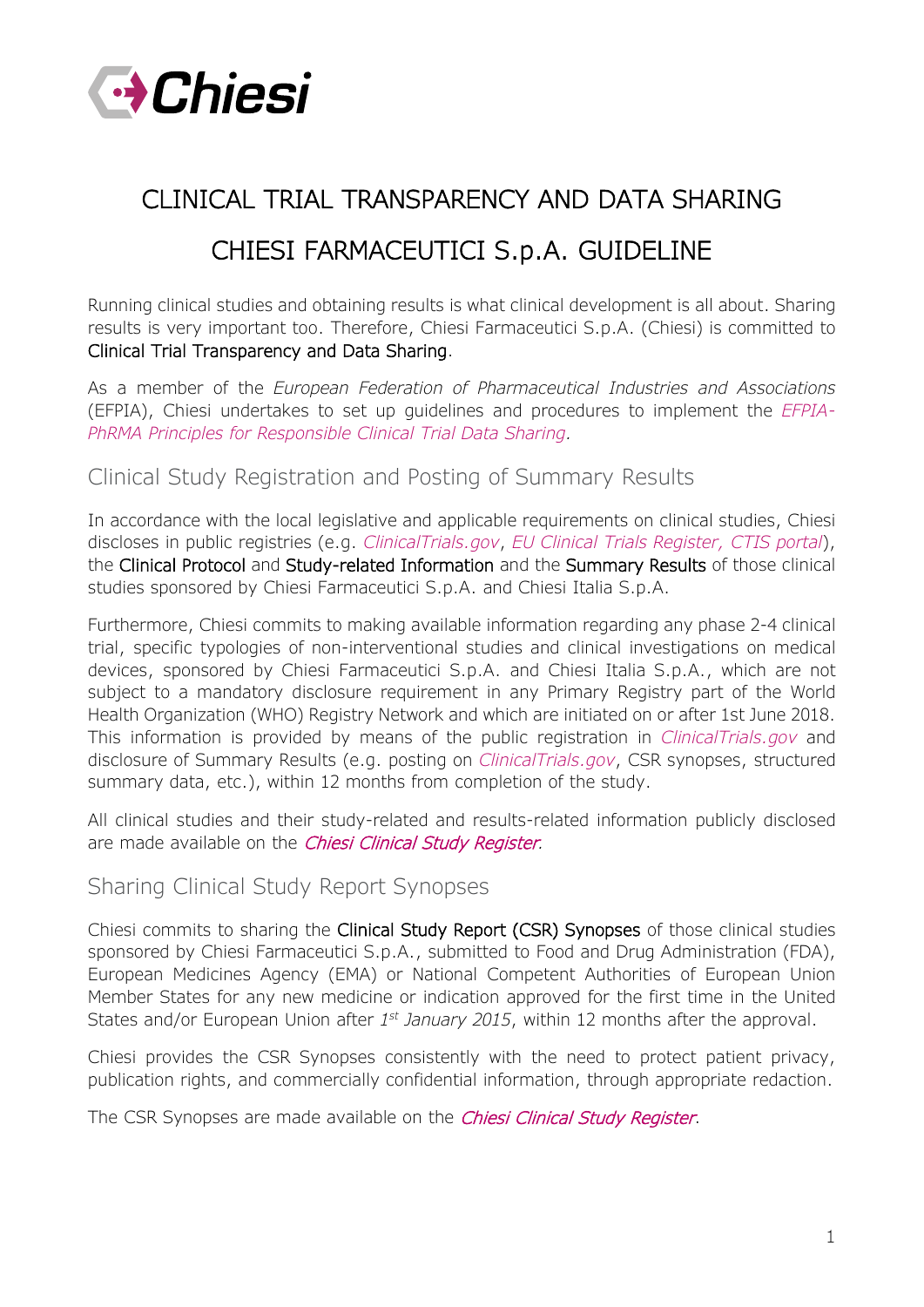

# Publication of Clinical study Results in Scientific Literature Journals

Chiesi encourages and supports the submission for publication in Scientific Literature Journals of results from at least all phase 3 clinical trials sponsored by Chiesi Farmaceutici S.p.A. and any clinical study results of significant medical importance regardless of the outcome.

References to the peer-reviewed journals publications of Chiesi Farmaceutici S.p.A. and Chiesi Italia S.p.A. clinical studies results are made available on the *[Chiesi Clinical Study Register](http://www.chiesi.com/en/chiesi-clinical-study-register/)*.

# Sharing Lay Summary Results

Chiesi, as member of EFPIA, adopts mechanisms through which sharing clinical trial information and results with participants to clinical trials and the general public, consistently with applicable laws.

Therefore, Chiesi follows a process aimed at developing and publishing Lay Summary Results for Chiesi Farmaceutici S.p.A. and Chiesi Italia S.p.A. sponsored studies according to:

- a voluntary approach, in accordance with EFPIA principle, and
- a mandatory approach for the interventional trials falling into the scope of application of the European Regulation no. 536/2014 on Clinical Trials and for the Clinical Investigations on Medical Devices falling into the scope of application of the European Regulation no. 745/2017 on Medical Devices.

Following categories of studies are excluded from the sharing of Lay Summary results:

- 1. phase 1 clinical trials not falling under the European Regulation no. 536/2014 on clinical trials;
- 2. non-interventional studies and PASS studies (both interventional and noninterventional);
- 3. clinical investigations on Medical Devices not falling under the European Regulation no. 745/2017 on Medical Devices;
- 4. clinical studies (both interventional and non-interventional) conducted by Chiesi Affiliates (other than Chiesi Italia S.p.A.).

## Sharing [Clinical Trial Data with Qualified Researchers](http://m.chiesi.com/ver2.2ctt/en/research-and-development/clinical-trial-transparency-and-data-sharing/#accordion_11)

Chiesi commits to sharing with qualified scientific and medical Researchers, conducting legitimate research, Patient-level Data, Study-level Data, the Clinical Protocol and the full CSR of Chiesi Farmaceutici S.p.A.-sponsored interventional clinical trials in patients for medicines and indications approved by EMA and/or FDA after *1st January 2015*.

Chiesi provides access to clinical trial information consistently with the principle of safeguarding commercially confidential information and patient privacy. Any shared Patientlevel Data is anonymized to protect personally identifiable information.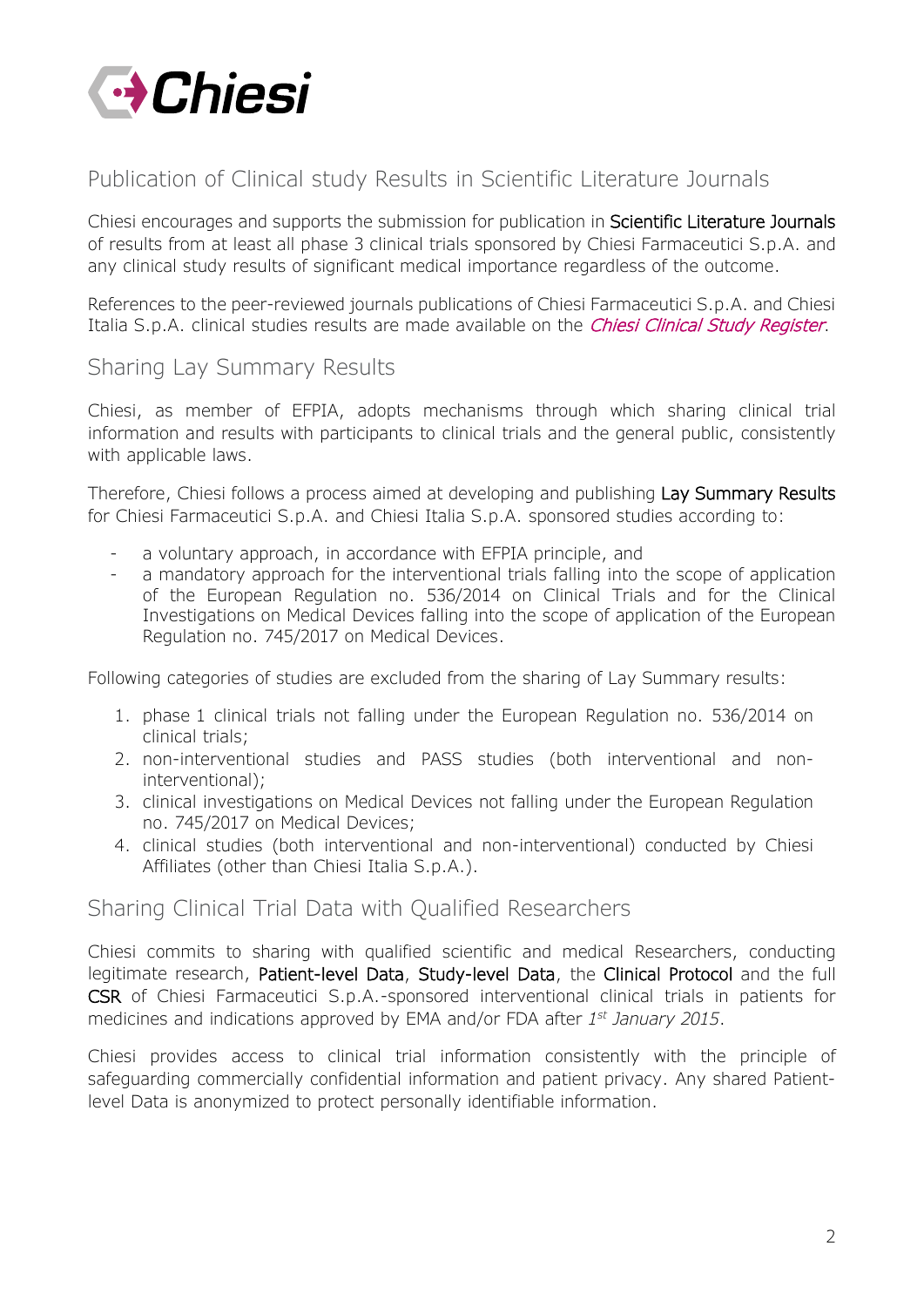

Fundamental conditions for providing the requested clinical trial data are that qualified Researchers agree to sign a *Data Sharing Agreement*, to use the data only for non-commercial purposes and to seek publication of their research results.

Nevertheless, the access to clinical trial data is not be granted if any of the following apply:

- There is a reasonable likelihood that individual patients could be re-identified: for example, clinical trials of rare diseases, single-centre clinical trials, or clinical trials with a very small number of subjects (< 50 subjects);
- The external research has the purpose of re-evaluating safety and efficacy issues already addressed in the product labelling;
- There are substantial practical and/or technical constraints to provide data access;
- There are contractual or legal or patients' informed consent provisions that prohibit the transfer of clinical trial data to third parties;
- There is a potential conflict of interest or an actual or potential competitive risk;
- Lack of necessary documentation related to the request.

# Clinical Trial Data Request Process

## 1) Preliminary Identification

Preliminary information on the identity of the Lead Researcher and on the Research Proposal must be submitted using *Preliminary Identification Form* on the *Chiesi Clinical* [Trial Data Request Portal](http://www.chiesi.com/en/chiesi-clinical-trial-data-request-portal/).

Chiesi conduct an initial evaluation of the submitted information and, based on this assessment, the Researcher may be granted with the access to the password-protected and reserved area of the [Chiesi Clinical Trial Data Request Portal](http://www.chiesi.com/en/chiesi-clinical-trial-data-request-portal/).

#### 2) Submission of the Research Proposal

Upon registration and login into the reserved area of the *Chiesi Clinical Trial Data Request* [Portal](http://www.chiesi.com/en/chiesi-clinical-trial-data-request-portal/), the Researcher can submit the request for clinical trial data through the *Research Proposal Form*.

A complete and valid Research Proposal must contain:

- Detailed description of the data being requested;
- Detailed description of the rationale of the proposed research with bibliographic references and copy of the cited papers;
- Detailed explanation of the hypothesis to be tested;
- Detailed research design and objectives;
- Statistical Analysis Plan that will be used for the analysis;